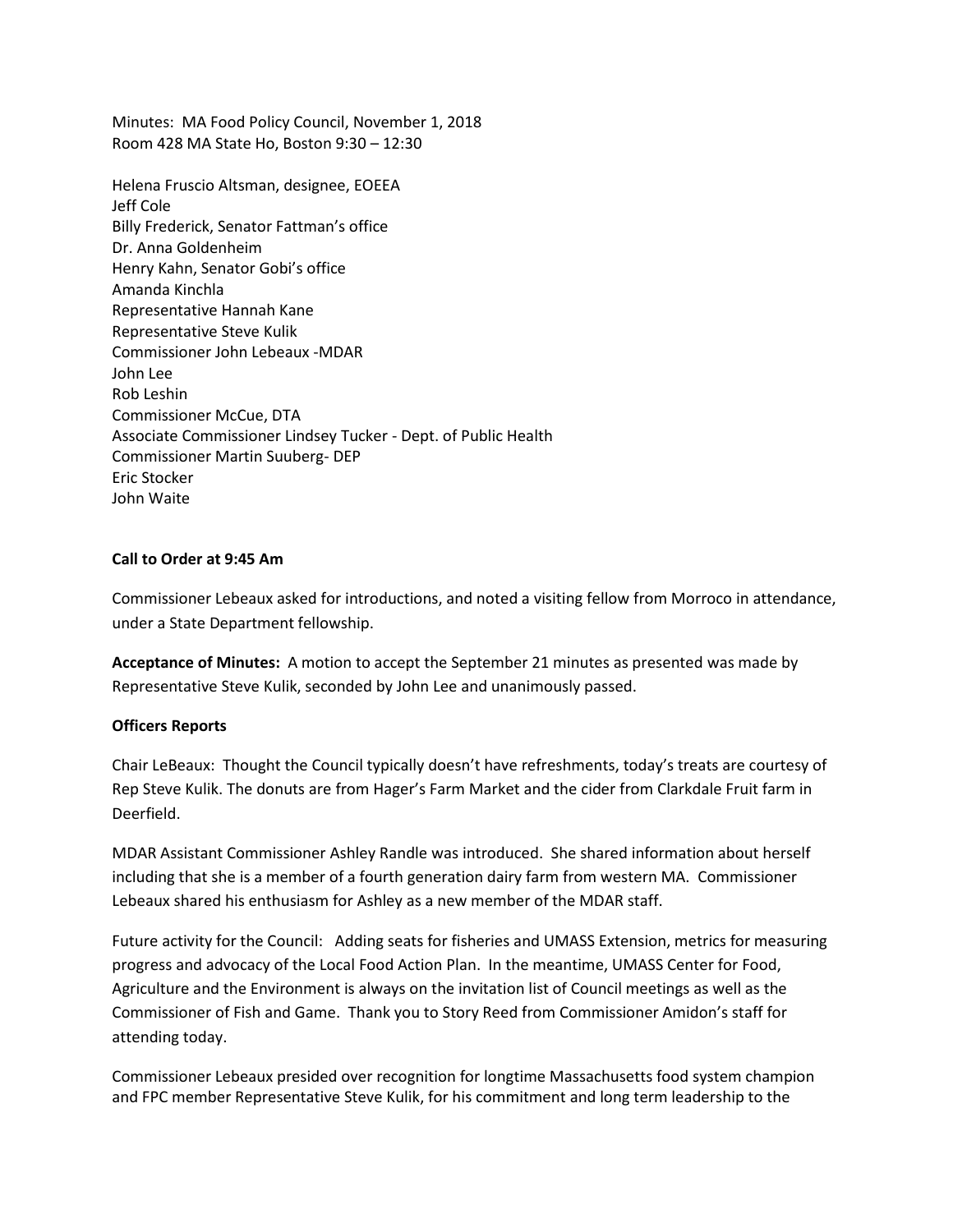Massachusetts food system and the Massachusetts Food Policy Council. As a member of the legislature and as vice chairman of the Ways and Means Committee, he's played a key role in the formation and direction of the Massachusetts Food Policy Council. His insights and guidance were critical in the development of the MA Local Food Action Plan, accepted by the Council three years ago, which was the first comprehensive state-wide plan in over 40 years! And prior to that, he was instrumental in the development of the Massachusetts Food Policy Council over ten years ago, as well as the years of planning that preceded the Council. He received a plaque, mounted on farm field stone, from the Council. Representative Steve Kulik commented that he has loved participating in these meetings with a great turnout by the members and the public and everyone who is connected through the MA Food system. He has found the meetings to be very inspiring. "It makes me feel that there is a lot of good in the Commonwealth and it needs to be supported." He said that it's been wonderful to be a part of the MA Food Policy Council and wants to keep in touch.

John Waite also shared comments: " In addition to being on the Council, Representative Steve Kulik is from my district and seems to be everywhere across the 19 towns." He helped with support early on for the Western MA Food Processing Center, and presented a basket of foods from the kitchen which started small and is now quite successful.

# **Old Business:**

Education White Paper discussion: Rob Leshin suggested that there might be an addition on commercial and food service worker education/training. Commissioner Lebeaux suggested that a foodservice focus could be a separate paper or an addendum. A motion to accept the White Paper as presented was made by John Lee, seconded by Eric Stocker and passed unanimously.

# **Program:**

Commissioner Lebeaux noted the Council is pleased to have food policy councils across the state participating today and moving forward, will always have an agenda item for the councils. The Massachusetts Food Policy Council looks forward to working together to support advocacy issues and whatever opportunities there may be for collaborative efforts.

Brittany Peats, MA Food System Collaborative offered a bit about this work. She noted a common agenda for connecting Statewide Policy Issues and Advocacy. The Collaborative has convened FPCs twice and found it a good opportunity to solve and address common challenges and well as updates for relevant legislation. A current topic is to identify how their work can overlap with a common project on equity at farmers markets. She introduced the presenters:

Jessica O'Neill, Executive Director, Just Roots and the Franklin County Food Council, now in its fifth year, was born out of a 3 year USDA funded project. The group is made up organizations rather than individuals. A goal was to attract to attract the busiest people. A quarterly meeting was found to work best. Currently, there is a local food action plan annual inventory.

Lisa Robinson, Coordinator, Shape Up Somerville, which is part of the health and human services in Somerville. Their non-traditional approach has a focus on food security and health equity. It was one of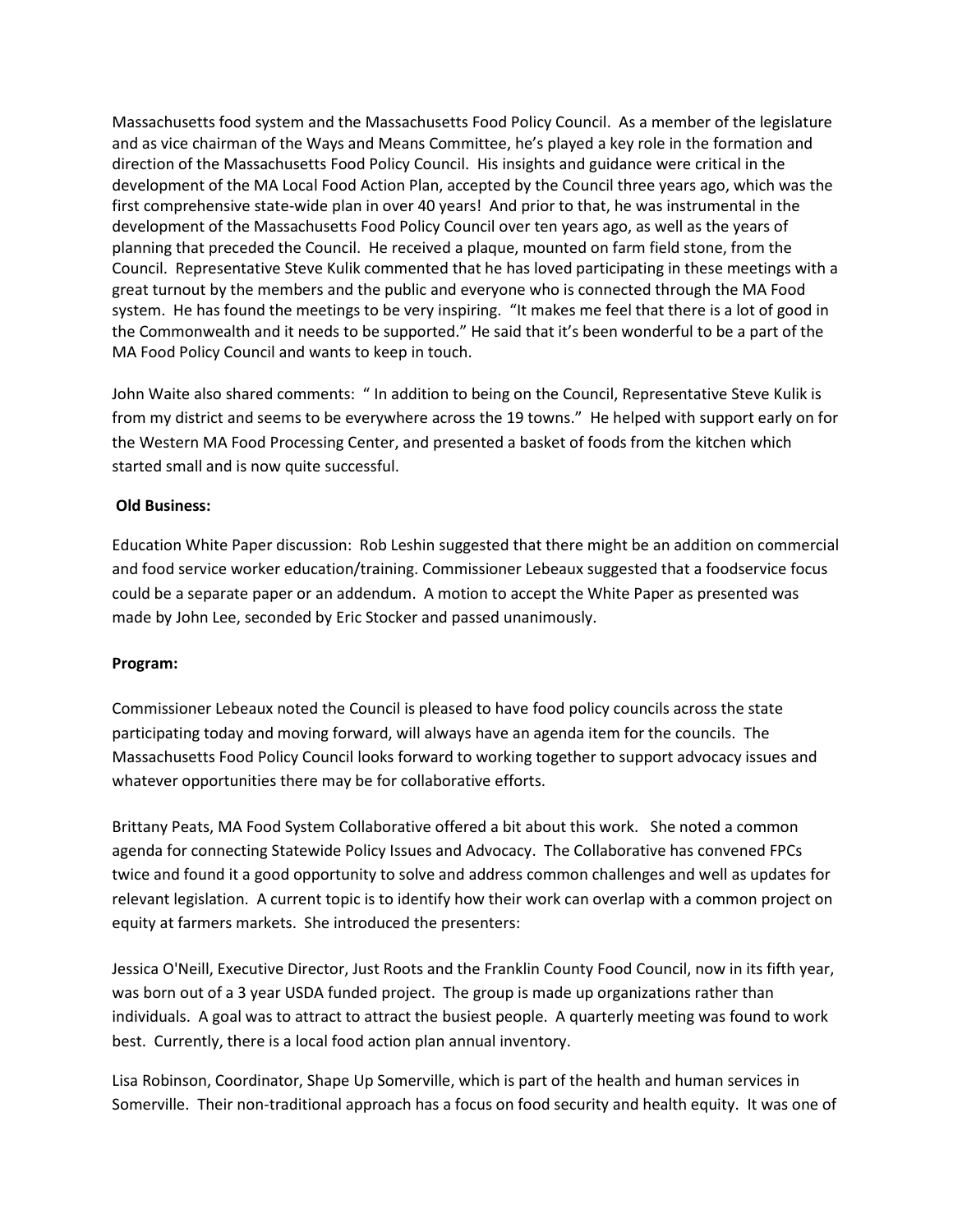the first community based programs for child hood obesity, using an innovative environmental approach. Included is a volunteer run community meal serving soup. HIP Advocacy was part of the food security work. The group has published a Community Food System assessment which took 18 months. A focus on food rescue and recovery will turn into a plan to align with the MA Local Food Action Plan. Transportation access is at the core of food access. Another project has been working to decrease sugary drinks to have it align with the sugary drink tax discussion that's happening in particular with youth of color. A goal is to include more information about sustainability and equity in the food system.

**Mass Farm to School:** Using State Policy to Advance Farm to Institution Work. **From the Plan:** *"Support increased purchases of Massachusetts grown and produced foods. The current focus is to support increased purchases of local foods by state institutions, public and private educational programs, and meals programs. Increased funding for state agency and institutional food procurement and standardized contract language for state and municipal purchasers, are also priorities. "* 

Simca Horwitz, and Lisa Damon, Co-Directors MA Farm to School. They provided an update on efforts and recent work re: policy to increase farm to school activity in legislation with a focus on the impacts of the program in local schools including education and health benefits www.northeastfarmtoschool.org

Using local food is perceived by students to be better than pre-plated food. The students consume more and meal participation rates have increased. Moving from frozen pre-plated meals to freshly prepared meals have added 80 jobs. Worcester, serving 20,000 meals a day to a diverse population, is a great example of how school food service can make tremendous impacts including workforce development.

School gardens, nutrition education farmer visits and field trips are also a part of the program. USDA Farm to School Censu[s www.farmtoschoolcensus.fns.usda.gov](http://www.farmtoschoolcensus.fns.usda.gov/) documents increased growth in these areas. MA schools spent more than \$10.2 M on local food. And there is still room to grow. Harvest of the month has its highest rate of participation with 170 schools yet participating, with room for growth. Actions are tied closely to the Plan which offers the framework. What short of policies could catalyze more farms to school activities? A review of models in other states has been helpful. Policy priority is greater public investment in Farm to School. A focus is a Massachusetts farm to school grant programs with a priority on high need schools. A farm that's too small for supermarkets may be interested in working with schools. Smaller farms are working with smaller schools while they scale up. Some 25% of farmers had done some sort of increase in production including season extension.

Comment: There is a need for training but infrastructure for scratch cooking is also important. Check the MA School Building Authority to see how new school construction can be incentivized to be built with kitchens.

Case Study: Chetna Naimi, Partnership Director for Codman Academy School, Dorchester. This work is a good way to see who you are impacting and where/how changes being made. Health and education go hand in hand. Everyone is this school receives free lunch. There is a strong wellness policy and a strict junk food policy. Dorchester has one of the highest health issues in the state. They work in close partnership with Daily Table and Project Bread, as well as Haley House, thanks to a Farm to School grant.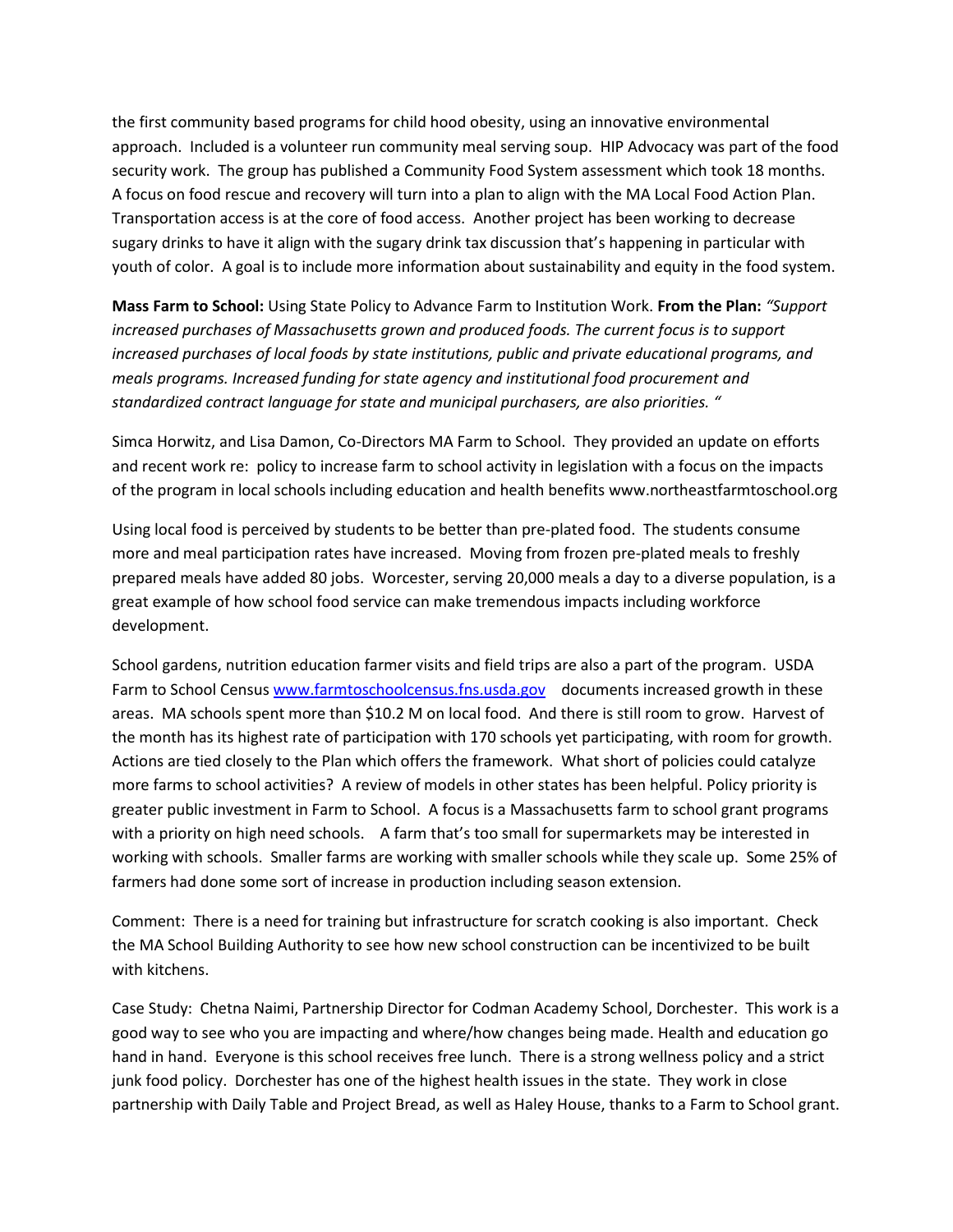A plan for a sustainable nutritious food service is in progress. There is a school gardens with training for students to learn to cook and many other programs, for example, the foodservice workers eat with the students. There is also a two-week internship in the kitchen for all of the students. School garden foods are used in the kitchens. Evaluative data is being collected to show how funding can be a springboard for a school. Lessons learned include that a solid plan is needed, partners matter, funding matters, and very importantly, buy in matters.

## **New Business**

# **MA Food Collaborative Three Year Progress Report** and activities update, Winton Pitcoff

Three years ago on food day the MA Local Food Action Plan was released. Three years later the Collaborative worked with 40 organizations around the state to show their progress in relation to the Plan. Much of this work was ongoing even before the plan was written. The report was issued in June, written by Brittany Peats. The latest report focuses on the public sector, which shows a lot of progress, as well as gaps. This report will be distributed around the state house today. Agency staff was thanked who helped gather information for the report. In other news, the Collaborative is adding two more staff.

Winton is the director of the MA Maple Producers Assn. He noted that at the recent international maple syrup meeting in Concord NH, Massachusetts won more awards than any other state. Awards were won by the largest and one of the smallest maple producers in MA, a good example of the scale of the MA Food System.

**Building the Massachusetts Seafood System**, Jack Wiggins, Senior Research Fellow, Urban Harbors Institute, UMASS Boston. Ongoing research is focused on the local system, funded by the MA Seaport Economic Council. Ninety percent of the seafood Americans eat is imported. An ongoing study is analyzing the system to identify how to grow. Seafood is a major assess to the Commonwealth and the protein is underutilized. In some cases due to stock decline but in other cases due to lack of knowledge by consumers. The state recognizes the important of this resource. UMASS is working to pull the work accomplished together for more efficiency. The Baker Pollito Administration's economic plan identifies seafood as a key economic cluster.

The MA Local Food Action Plan has a chapter addressing seafood. We needed to understand the problems were and how could the government help. It's a similar set of issues noted in other sectors including a lack of coordination; fishermen are not typically collaborative people. There are opportunities in traditional markets and emerging sections. Look across elements in order to make a dent in the issue and grow the economy. A focus is to increase collaboration across the various pieces of the industry and relevant investments. There are strong models from NJ and Rutgers with a major innovation center and also the state of Maine and the development of Portland. A second grant in is progress for the next step to connect the universities as well as study other issues such as fishermen particularity in the Cape Cod area losing access to wharfs. We're looking to private foundations to support efforts in Gloucester to support collaboration with public and private sector.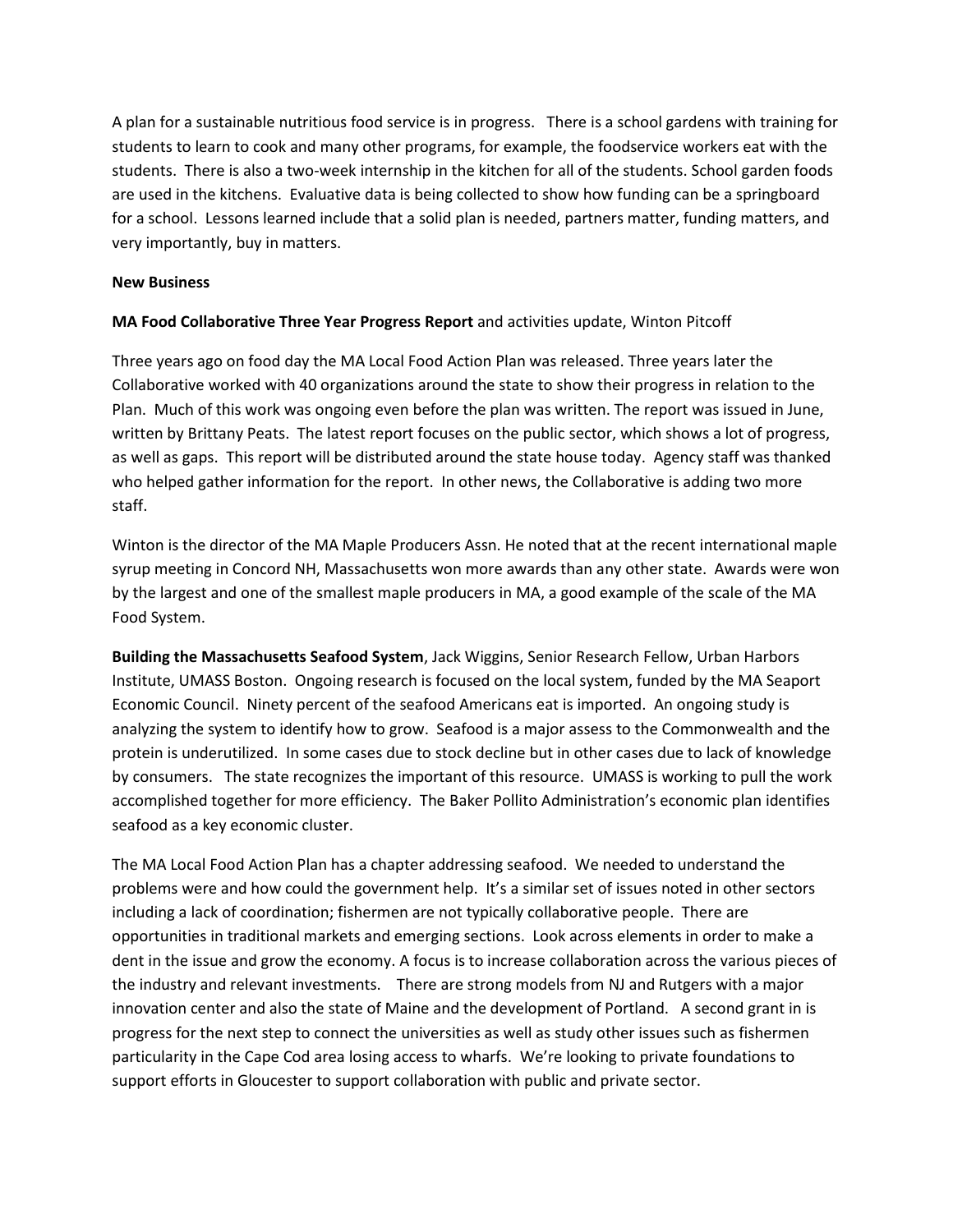**The MA Food Trust Program has started**: an update by Gabriella Mora, Advisor, LEAF and John Waite, Executive Director, Franklin County CDC

The MA Food Trust Program was launched Oct 30, 2018. It can be described as a nonprofit community development financial institution (like a non-profit bank). There is much information about food access and connections to equity, public health and economic development. Healthy food retail can be a link to support healthy communities. The program has been based on a strong advocacy campaign that has resulted in the MFTP legislation, with a \$1 M budget in 2018. Healthy food financing is a proven national model. There are about ten states that offer similar programs now. The implementation in MA is an innovative model with two administrators. The program starts with a pre-application.

John Waite: Seventy five percent of the funds are for loans and 25% will be for grants and technical assistance. Flexible financing is important and can help with attracting other finance. Grants are from \$5,000 – 25,000 and are meant to supplement other funds as well as support technical assistance with good management such as consultants. This was in the local food action plan, so we can check off that it is started. Now it needs to be implemented to be successful. Rose Arruda was acknowledged for her role at MDAR as the point person for this program and for "keeping it moving."

# **Council member updates**

Commissioner McCue shared his appreciation for Representative Kulik at an event earlier in the month, but again stated DTA's appreciation for his support. He also thanks legislators for support that made it possible for DTA to access an additional \$1.04M to support the HIP project, which brings the total to \$5.04 M dollars this year. To be fully funded, some \$7Mwould be needed, without taking on any new retailers. About 4% of SNAP recipients are using the HIP benefits. A new HIP fact sheet is out with current data. An upcoming announcement will describe when additional funds will be available for HIP redemption for the best opportunity for SNAP recipients as well as growers. DTA is working to have a predictable model to allow the ag community to have adequate planning time. Mobile Market Plus, which processes SNAP and has HIP functionality, is possibly going to continue based on discussions with USDA, NY State and national farmers' markets groups who have been working to find ways to have a viable equipment program.

A motion to support the MA Farm to School grant program was made by Represented Kulik, seconded by John Waite and passed unanimously. John Waite asked that the next meeting agenda include discussion on how to more strongly connect local food policy councils and the state Council. At the next Council meeting, how state agencies can participate in this type of action will be discussed as well as a focus on fisheries and UMASS.

# **Public Comment**

Franklin Co Food Council and Just Roots are in the midst of an evaluation of a CSA farm share program as a health intervention. Program research has been ongoing the past two years. An analysis is forthcoming.